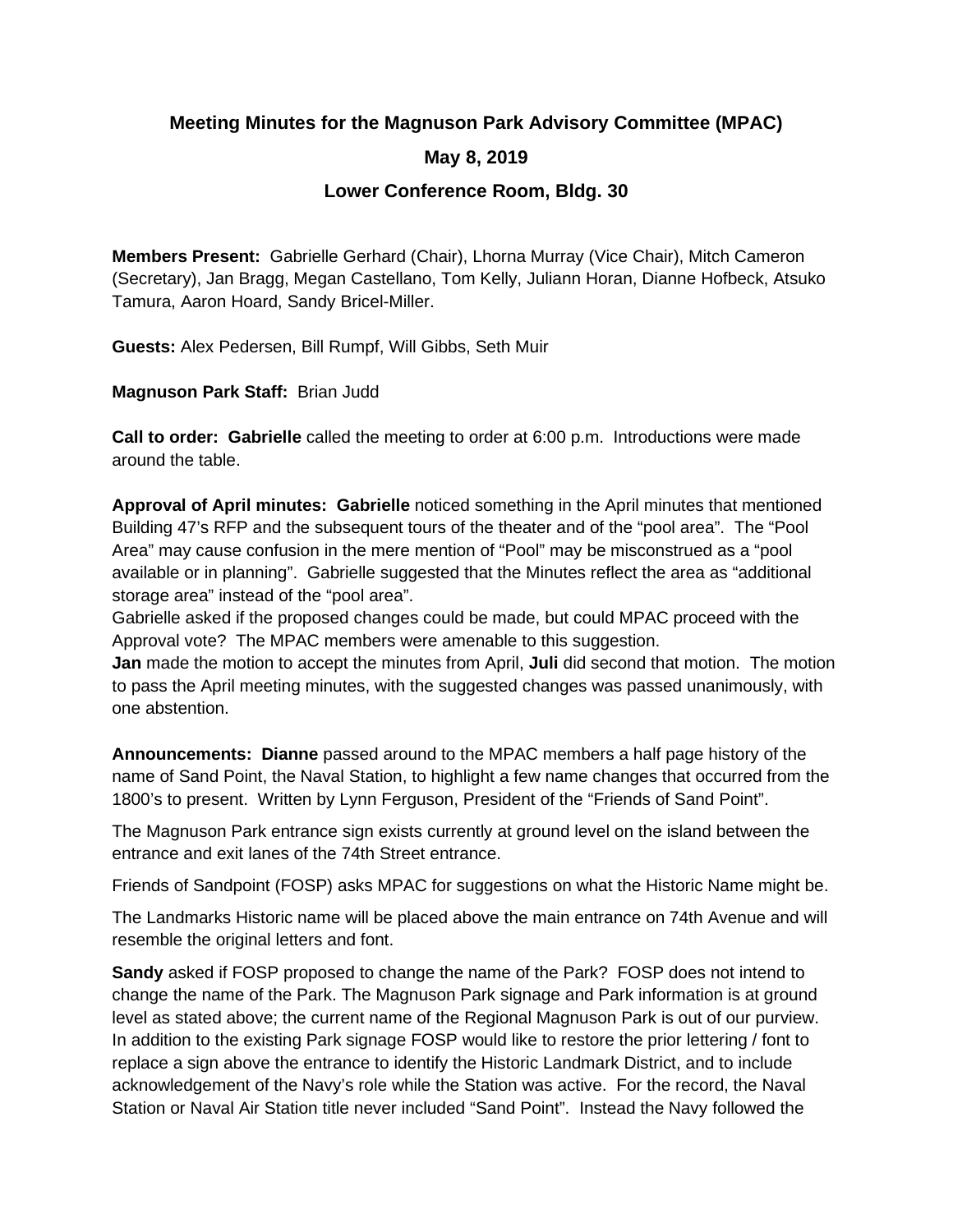name with either Seattle like "Naval Station Seattle" or Puget Sound like "Naval Station Puget Sound".

**Gabrielle** requested an electronic version of Lynn's Historic Summary of Sand Point names.

**Sandy** requested photos be taken of the exact area above the main gate, and Dianne responded, of course. She also has images of the original signage to share.

**Public Comment: Bill Rumpf with Mercy Housing Northwest** introduced himself to MPAC. Bill said that he was feeling giddy about receiving their Permit for Occupancy for what was called building 9 and is now called Mercy Magnuson Place. Mercy Magnuson Place will be opening their doors to their first tenants on Friday, May 10th.

Bill said that it is a large project, and Mercy Housing Northwest (MHNW) used Historic Tax Credits. He went on to say that in this first phase of occupancy they will lease approximately 85 units, with the remainder of the units leased by the end of July.

Mercy Magnuson Place (MMP) will also include Pre-School with Denise Louie Education Services and a small Medical Clinic by Neighbor Care Health.

Bill wanted to include the date August 10th as the Mercy Magnuson Place Grand Opening including a barbecue, tours and more. MHNW is still working on the details, but initially the Open House will be from 10:30 to Noon, on August 10th.

Bill went on to say that about half of the apartments in MMP are 2- or 3-bedroom apartments, and the other half are studio and 1-bedroom apartments. The Open House is for the benefit of the Residents and Tenants of the Park, and surrounding neighbors. Bill also explained that Mercy Housing Northwest is very conscious of the fact that this will create a large influx of children into the Park and Schools. He went on to say that MHNW has been quite active in meetings with the Local schools and Principals of Sand Point Elementary and Eckstein Middle School. In addition, the park staff has been very involved with Solid Ground as well, there have been many meetings with SPR Staff, Solid Ground, and the YMCA. Bill expressed the importance of their coordination of out-of-school time programs for school-age kids, on the campus. Bill said, "We want to ensure that we are in the loop in the community and that we have advanced notice for sign ups and reduced fees for those programs."

The School Principals were very impressive expressing their needs from the community and from Mercy Housing Northwest to be successful.

Bill summed up by saying that he wanted to update and inform us that the long construction is nearly over, and people are starting to move in. Gabrielle mentioned that there would be a Back to School Kick-Off, and Bill finished by saying they were trying to build on the Community. He affirmed there would be a Back to School event and that new backpacks would be distributed.

**Seth Muir** wanted to piggyback onto the discussing and express his appreciation to Bill and to Brian Judd in allowing Sail Sand Point to outline how they can serve the Mercy Magnuson Place Community.

**Juli** wanted to share that the Sand Point Elementary School kids already receive backpacks and school supplies from the PTA, though she did say there was a cost involved. Gabrielle offered to connect Bill and Juli via email to continue their discussion.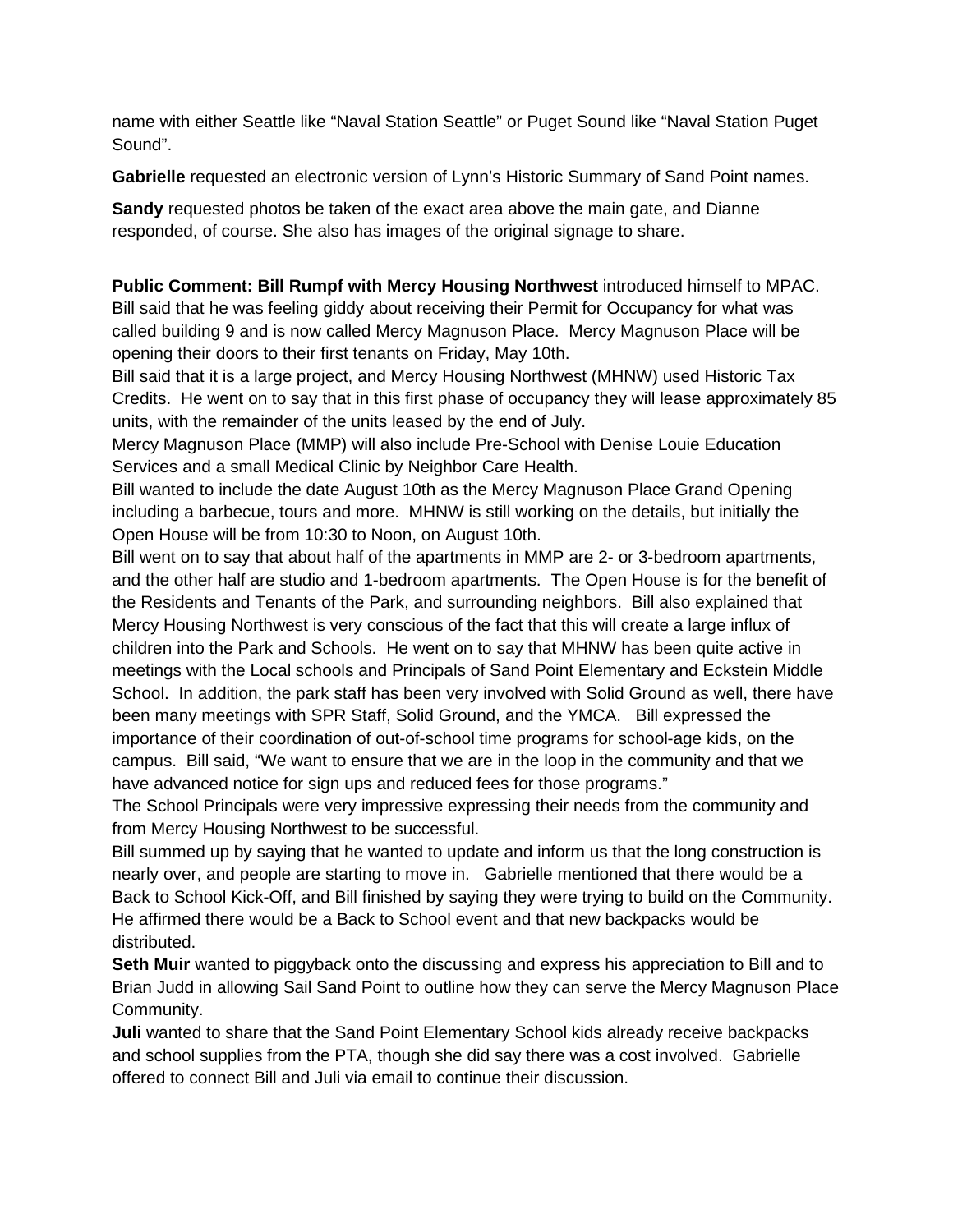**Dianne** wanted to know if Pets were allowed, Bill said yes. Dianne also wanted to know if MHNW has already signed up future tenants. Bill responded that about ⅔ of the 85 units are pre-leased, and the move in date is Friday May 10th.

**Tom** suggested that given widespread concerns about homelessness and how efficiently public funds have been and will be spent Mercy Housing should be transparent and disclose the amounts and sources of public financing for the building.

Welcome to the Neighborhood Bill Rumpf and Mercy Magnuson Place Workforce Rate Housing apartments.

**Jan** shared with MPAC that this is migratory bird season. Birds who spent the winter south of here are passing through northward or staying here to nest, and birds who wintered here are migrating northward to nest. The Park's resident birds are beginning to nest. Hummingbirds are working on their second set of nests. Many bird species are nesting, it is a wonderful busy time for birds in the Park. Jan said that Seattle Audubon also does walks that are open to the Public, on the third Wednesday of the month schedule. **Gabrielle** suggested that the Seattle Audubon Walks be put on the Park Calendar.

**Sandy** noted that for the very reason of the nesting season brings up the subject again, of signage. The proximity of dogs not being on a leash, in leash required areas and nesting birds some of which are on the ground, is a problem. For general awareness of the nesting season and where nests may lie. Sandy volunteered to draw or paint some nests for possible use in some signage of some sort that raises awareness and keeps dogs away from nesting areas. Sandy's artistic acumen includes birds' nests and Sandy wanted to rethink her involvement in the Signage Group. Sandy went on to say that here was an opportunity to raise awareness and educate Park Patrons and have fun while doing it. Jan said last spring they put up 12 paper signs and they are down to five, now. The signs point out Savannah Sparrows which nest on the ground.

**Tom** wanted to hop on with a similar item. In portions of the Park for instance the central portion of the Park there is an absence of stewardship, though all departments are spread very thin. As a result, there is increasing off-leash dog use. During the Wetland project back in 2008 - 2009, wetlands were a refuge for the wildlife. That refuge now is being encroached by crisscrossing invasive trails that are not part of the Parks trail system. Right now, his crew is trying to reduce one of these Trails where the people frequenting these Trails chop the vegetation down. Tom summed up by saying these are examples to support the need for signage, whether for off-leash dogs or invasive or destructive actions in the park. It's a big issue. Sandy asked Tom if he headed the Stewardship program. Tom said he doesn't head up the Stewardship Program, but he is a Forest Steward and is concerned for the Park. Tom said that he has talked with Park Staff and it seems like for the last year the Social Trails (Invasive) have really increased. Extensive discussion between some of the MPAC members, Tom said it is a big subject that needs attention.

**Gabrielle** asked Brian if he wanted to open a discussion, and Brian responded that it might be an Agenda item, and the Crew Chief could come out to a MPAC meeting. Brian suggested July as a possible month to invite the Crew Chief to the MPAC meeting.

Tom thought the issue was bigger than what the Crew Chief and his crew could accomplish. Given their current workload for Park upkeep, maintenance and repairs Tom thought they are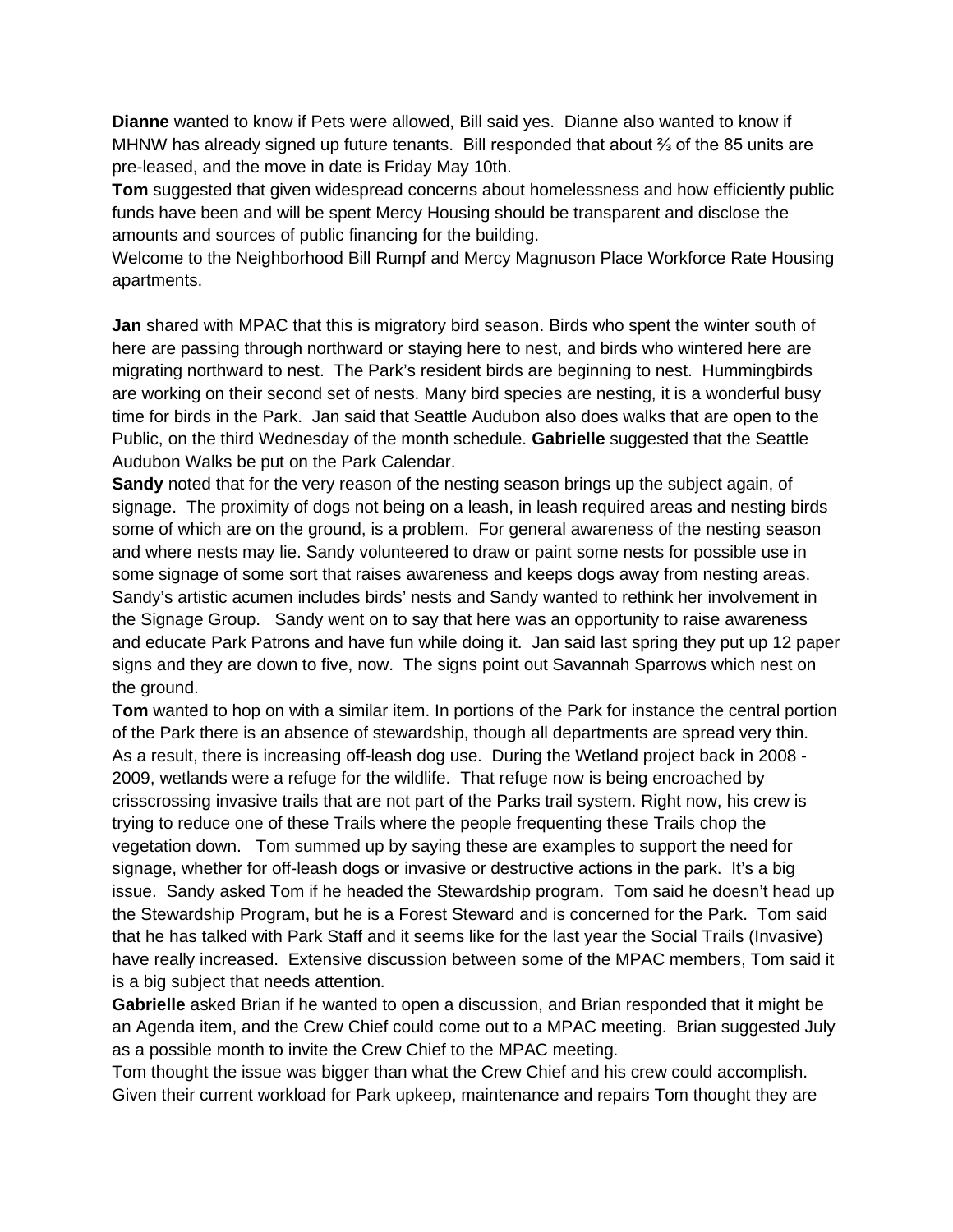shorthanded as it is. Tom went on to say that he thought it was an organizational problem. There's a big void. Sandy said, "that in itself is another topic".

## **Director's Update: Brian Judd,** Magnuson Park Manager

Brian has a lot to share with MPAC Members, he has been away for various reasons, culminating with Jury Duty last month.

Brian promised a robust report on the Park Contract's Public Benefits, for MPAC in September. Brian said they wanted to ensure that they had solid and clear data before making a report.

Brian wondered if any of us had met Officer Boys and we informed him that the Officer was a guest at last month's meeting. He went on to explain that he was at a Tenants meeting with Officer Boys (Officer Boys and Brian meet once a week), keeping each other informed about what's going on in the Park and in the Community. Brian inquired as to whether Officer Boys had mentioned the basketball program. Yes, he did. Gabrielle pointed out that it wasn't clear whether everyone at Solid Ground had been informed. Brian said the program begins on Friday the 10th of May. Gabrielle asked if the event was on the Park Calendar and Brian said no but it's on Flossie's list to do. Gabrielle wanted to clarify that the event was open to the public and Brian confirmed this.

**The Artists in building 30**, Open House on Sunday, May 5th, was fantastic. Juliana Ross informed Brian that 297 visitors attended, and Brian brought his Mom. It was a great opportunity for the artists to interact with the public, and to show what each artist brings to the group and interact in an immersive artistic atmosphere.

The Artists in building 30 West on the 16th of this month (May) there is a follow-up event geared to the Senior adult population. Sandy, picked up where Brian left off, told us of one of her fellow artists/colleagues who reached out to several Senior Centers and Senior residents. She went on to say that they had five busloads of adult Seniors being transported to the Bldg. 30 Studios, "maybe minibuses", she added. Sandy said that she and her colleagues wanted to ensure that the Seniors had this component in their lives of interaction with artists in their studios, enlightening the Seniors of the opportunities available to them. Last year's visit from the seniors was very successful and not only that but they put on a wonderful Tea upstairs in the Officer Club.

The Magnuson Cafe and Brewery are selling a beer called Rocklin' Rec Red. For every pint of Rocking Rec Red beer sold, \$1 is being donated to the Community Center, and they have raised \$1000. Cody (Owner of Brewery) and Paul (Community Center Manager) meet later to discuss how the donation and connection between the Brewery and the Community Center can be enhanced or marketed.

Brian passed around 2 handouts, the first of which was a response to Jan's request for Seattle Parks and Recreations highlights to reduce carbon footprint. Briefly,

#### **2018 Accomplishments**

- Funded an LED conversion in building 30.
- Funded a project to repair holes in the Eric Friedli room, reducing heat loss.
- Funded R19 Fiberglass Insulation at building 30.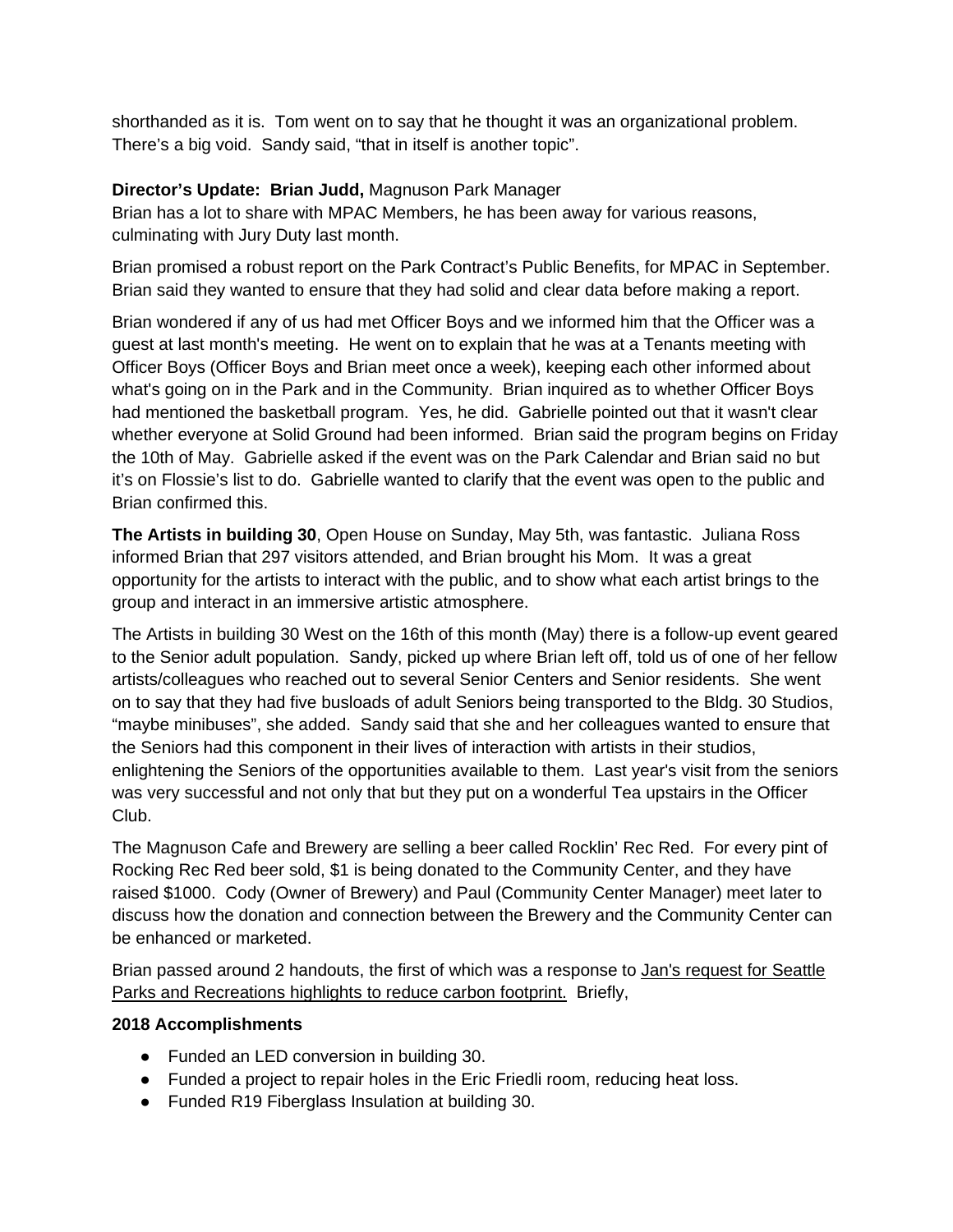- Completed a building tune-up at building 27, with anticipated reduced energy consumption in the building by 10%.
- 10 Electric Vehicles added to the Fleet.
- Park District Crews using electric leaf blowers, when possible.

## **2019 Goals**

- Install 2 public EV charging stations. On track to install this year!
- Install 30KW of Solar at building 30.
- Complete a building tune-up at building 30, which will reduce energy consumption in the building by 10%.
- Convert Magnuson Community Center fluorescent lights to LED, which should reduce energy consumption by 55%.

Brian said that he is now serving on a department wide Action Team to help move these projects forward. The Action Team will be able to accumulate data to discuss accomplishments, in the future.

**Jan** asked about the specifics for installing Solar power planned for building 30. Brian could not provide specific details at this time, Seattle Parks and Recreation is working through some Historic Landmark challenges.

**Tom** asked if in the Brig's remodel if there were plans for Solar panels on that roof as well? Brian said the grant dollars had to be used elsewhere, so no, no plans for Solar power at the Brig. Brian said, "We still want to in the future. Now, we would like to install the solar panels on building 30, as well."

Tom's other question was about building 27, how does the finances for repairs and permit upgrades work? Will the new Tenants have to incur those costs?

There are already solar panels on building 27 with Arena Sports paying the electric bill, so they are enjoying the benefits of the solar electricity and the Park benefits from the solar panels as well.

**Lhorna** asked if the EV Charging Parking spaces were in addition to the existing public parking or are 2 public parking spaces being converted to the EV Charging stations. Brian responded that existing public parking spaces would be converted to the EV Charging stations.

**Sandy** asked if there will be more than 2 EV Charging Stations? Brian said he wanted more than 2, but no there are no plans for additional EV Charging stations.

Brian said that he would fold the Carbon footprint report into the Magnuson Park Strategic Development Plan to ensure an annual report.

**Director's Report** – Former Councilmember Rob Johnson asked Seattle City Light, the Seattle Department of Transportation and Seattle Parks and Recreation to assess the lighting along  $62<sup>nd</sup>$  Ave NE,  $63<sup>rd</sup>$  Ave NE and the Community Center Parking lot.  $62<sup>nd</sup>$  Ave NE is the street where the Community Center, Mercy Magnuson Place and Solid Ground all reside. 63<sup>rd</sup> Ave NE runs north and south and is on the west side of building 30. The lights and light poles are the property of Seattle City Light.

The representative from City Light noted that the street lighting fixtures and poles were not in their database.

• Light Inventory Mapping is approximately 70% complete.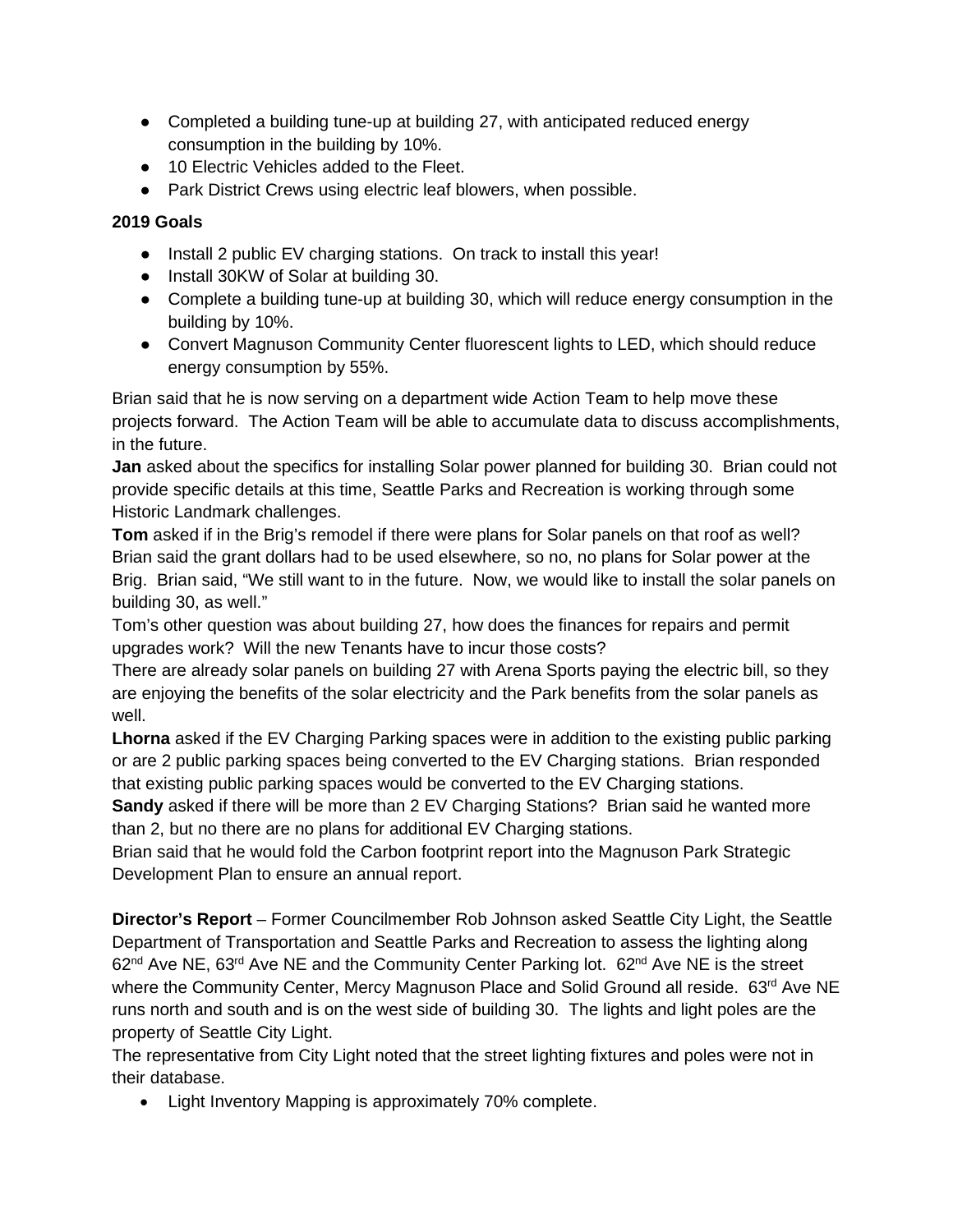- All 49 light poles now have inventory tags and can be identified to the Find It Fix It app by using the tag number.
- All lights are operational along 62<sup>nd</sup> Ave. NE and 63<sup>rd</sup> Ave NE.
- City Light has conducted 2 nighttime surveys to verify functioning lights.
- One or two new LED streetlights have been installed on  $63<sup>rd</sup>$  Ave NE on the  $3<sup>rd</sup>$  pole south from the NOAA Dr NE gate.
- Parking Structure: City Light creating a plan of action to fix or replace the lighting in the concrete stairs and inside the carport. The two historic lamp posts at the top of the stairs will be restored, as well
- City Light is conducting light meter sampling to measure illumination levels.
- City Light has accomplished all these issues by only spending a night or two per week in Magnuson Park.
- One more new LED streetlight will be installed on  $62^{nd}$  Ave NE on April 22<sup>nd</sup>, location TBD.
- Gabrielle suggested a thank you letter to SCL, and Brian agreed.
- Brian said the subject of cutting back (maintenance pruning) of the overgrown trees in the park, specifically in the Residential District, is still being discussed with the Historic Landmarks Dept.
- Brian wanted to give SDOT and SCL attention for their good and quick work, particularly in the Park's Residential District.

Brian's highlights of Events coming to Magnuson Park that Brian promised would be on the Website Calendar.

- May 31<sup>st</sup> & June 1<sup>st</sup> NW Market Place's Solstice Night Market Festival to be held at the large parking lot.
- June  $7<sup>th</sup>$  &  $8<sup>th</sup>$  "Questival" will start from building 30 and will crisscross the City of Seattle, as Outdoor Outfitter 'Cotopaxi' hosts a 24-hour unique Adventure Race/ Scavenger Hunt.
- August  $8<sup>th</sup>$  Solid Ground is having a 2019 Food Truck Taste Off in building 30's Hangar.
- August  $24<sup>th</sup>$  &  $25<sup>th</sup>$  Kid Chella A family friendly Music Festival with many activities. This will be held in the Hangar of building 30.

**Tom** asked about any concerts or movies in the Amphitheater this year? Brian said the Community Center will be presenting Summer Movies this year in cooperation with Scarecrow Video. These will show in August and will be found on the Park Calendar.

**Lhorna** asked if Radio Station Space was partnering in the Movies, and Brian didn't know. Gabrielle thought that they did not schedule this event this year, but plan to in the future.

The Magnuson Park Wading Pool located at the Swim Beach has had ongoing issues, Brian wants to think 'well meaning' people who have been using the Wading Pool as a fire pit. The only Wading pool in the City with this problem. What SPR and Brian have found is the misuse of the Wading Pool as a Fire Pit damages the drain cover, the concrete and incurs clean-up costs. Roughly, it costs SPR \$2,000 per incident. Brian has raised awareness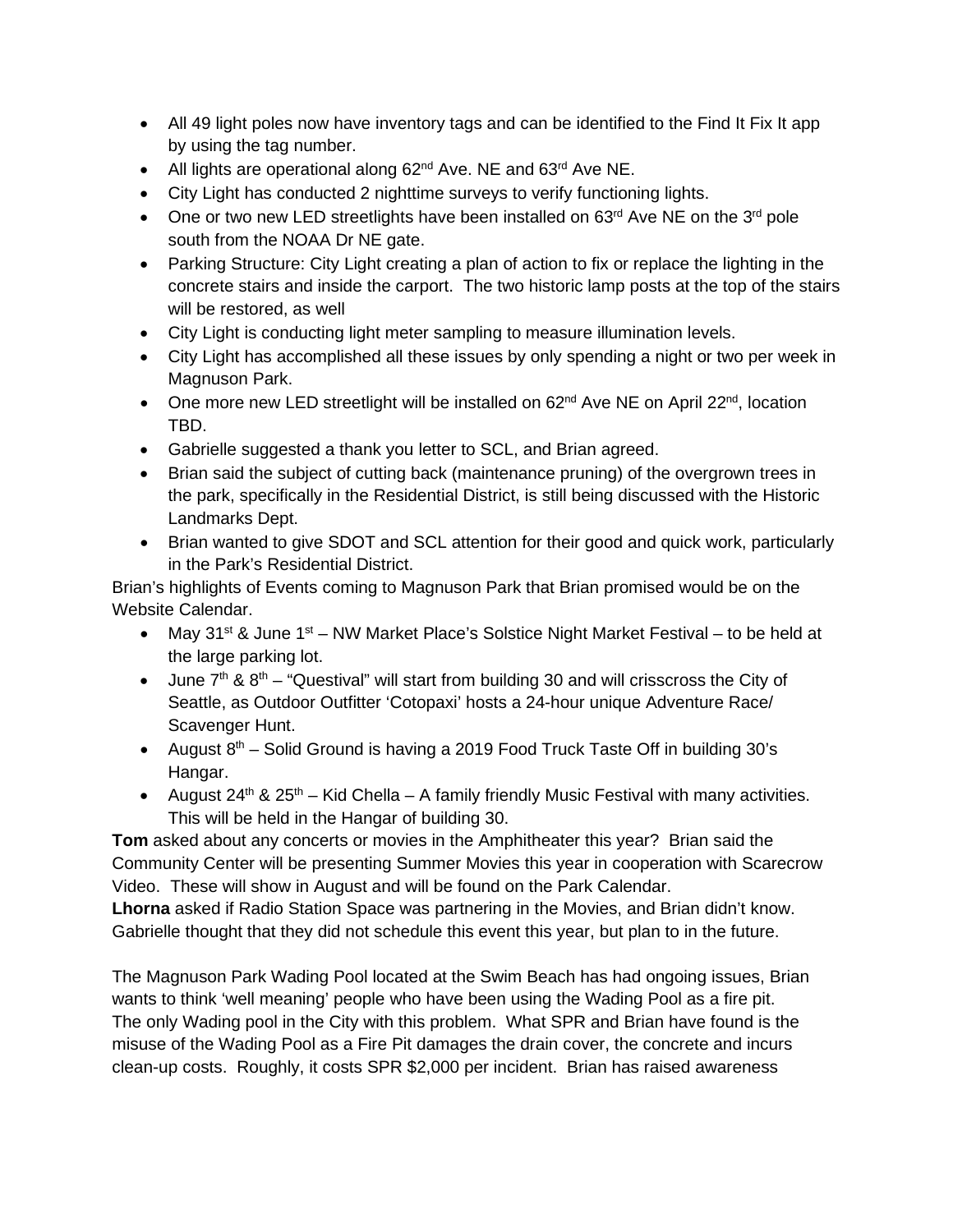through signage and other measures that haven't worked yet. The same type of damage has occurred 5 times in Brian's memory and it has happened 3 times already this year. Brain said that he and the Facilities Department are planning on using Public Outreach to ensure the neighbors, patrons, residents and stakeholders of the Park are getting all the information and are being asked to keep an eye out for anything unusual in the area, and if there are any bonfires or fires not in the accustomed grills to call 9-1-1 they are illegal in the City. The only City Beaches allowing Open Fires are at Golden Gardens and Alki Beach. The Public Outreach is meant to inform the public that Wading Pools are not meant to be used as Fire Pits. Brian continues to give the benefit of the doubt to the person or persons who don't seem to be doing it out of malice. There is no other evidence of abuse, no litter, nothing else broken or even other areas being used as a fire pit. Even though there is a sign posted right at the Wading Pool, there may be other reasons we are not aware of yet.

**Aaron** asked why doesn't SPR just fill the Wading Pool with water. Brian said it is against Public Health Regulations.

**Mitch** said in his daily walks around the Park, he has never seen anyone lighting a bonfire. Mitch asked Brian if he has any plans to apprehend these people.

Brian said he and Officer Nic Boys SPD have been meeting and they have agreed that the 3<sup>rd</sup> watch at the North Precinct will include patrols to the Wading Pool, if they have the time and manpower.

**Lhorna** said that she takes late night strolls with Rollo, she noted the transients who live in the park though Lhorna doesn't think it is the homeless people. Lhorna feels that it is outsiders coming into the Park late at night to have a fire. The issue has also come up where the Residents were blamed for vandalism and bullying, when in fact they were the victims. Brian said it seemed very recreational to him.

**Tom** reminded us that you don't have to be Sherlock Holmes or McGruff to figure it out. The Public historically doesn't call 9-1-1, and SPD's ability to Patrol or Respond to Wading Pool Emergencies is unreliable. Tom said similar issues happened at the restrooms at Swim Beach in the past.

**Mitch** thought the Public Outreach to be a good way to spread the word about illegal bonfires. The local neighbors up on the hill overlooking the Park can see if there are fires in the Park and can then call 9-1-1.

**Lhorna** commented that we wouldn't be able to reach the people behind the bonfires, but the public awareness could add to possible solutions.

**Gabrielle** suggested that if Brian would write a little paragraph about the Wading Pool, she could post it on Next Door. **Lhorna** said she would post it on several social media venues as well as website for District 4.

**Jan** asked if Brian knew whether the bonfires were always on a Friday night? Brian said he has seen the aftermath of fires on Monday morning(s) and sometimes on weekday mornings, in the summer the number of occurrences increases.

**Sandy** commented that it was a little frightening have an open fire in the Park. **Jan** asked if there are any plans for a separate fire pit? Brian responded that fire pits can be a can of worms. There are both positive and negative results with having a Fire Pit.

- Needs more staff onsite and to ensure all fires are extinguished prior to Park closure. Brian is not saying no, but it needs more thought, because it's a can of worms.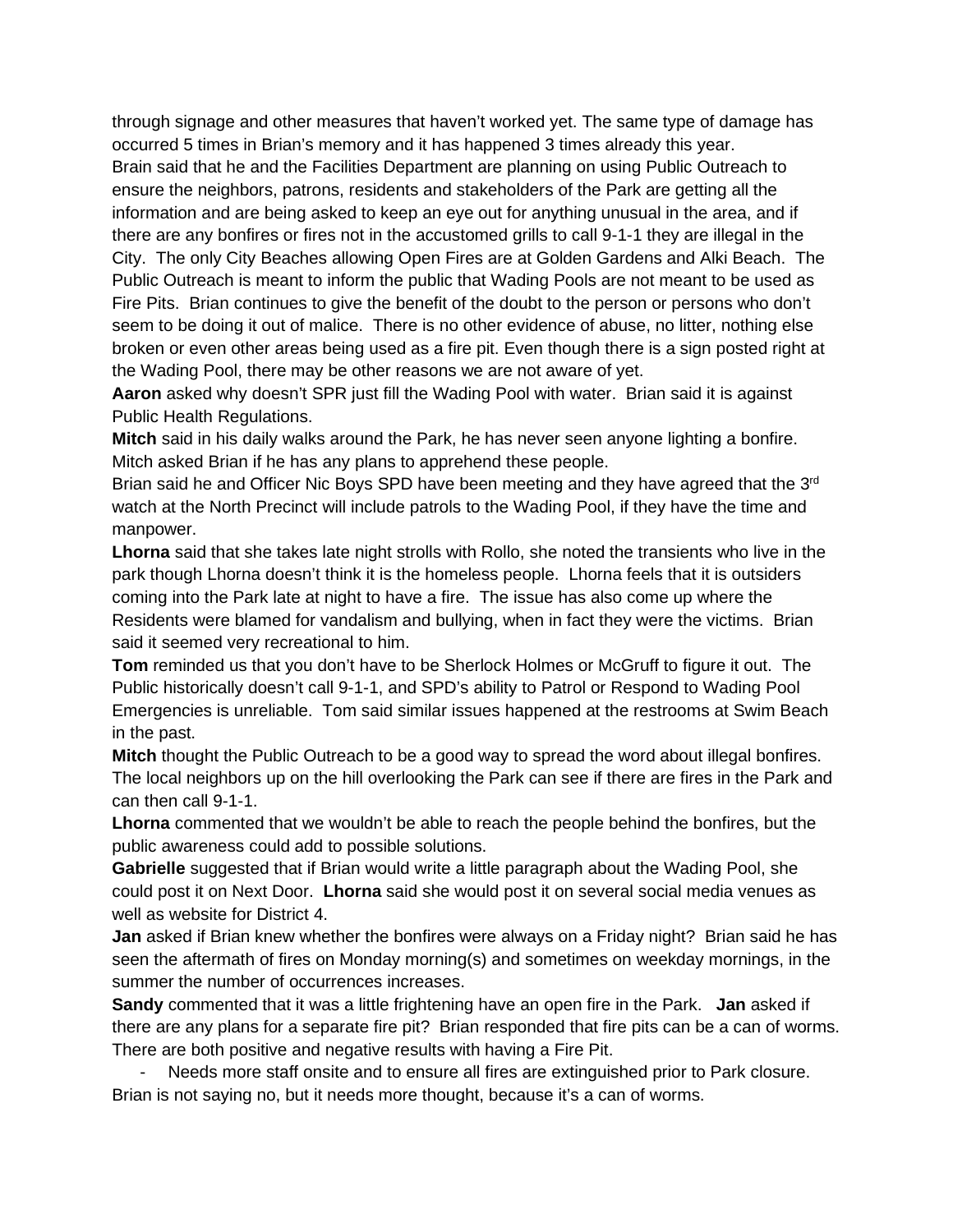**Brian presented the Magnuson Park Strategic Plan Report –** Brian will provide the highlights of the Report but will focus on the questions MPAC has asked about the Strategic Plan.

- **Building 18 – Old Fire House –** Outdoors for All and Parks are in negotiations for the lease and occupancy of the Historic Landmark building. **Dianne** inquired as to when could we expect the lease negotiation to finalize? Brian said that it all depends on their Fund-Raising Plan and State requirements, there are a few hurdles to pass.
- **Building 41 – Old Gas Station –** The building is currently a part of the Tennis Center's agreement, but SPR is going to amend the agreement to return the building to Seattle Parks and Recreation. Leaving it open for a future Visitor & Interpretive Center.
- **Building 406 – The Brig –** SPR has been talking about a remodel for years and this is the year and it is currently out for Bids. Brian anticipated that job would begin in September or October of this year. Construction will include ADA improvements, an HVAC replacement and a roof replacement. Brian and Staff are looking forward to the improvements.
- **Address Safety Issues on North South Road –** Avenue "A" which runs in front of the Mountaineers Club. Oliver Bazinet will address MPAC about some Funding for Park improvements including Avenue A.
- **Increase in Arts Programming –**
	- o 720 visitors attending open Artists Studio's last year.
	- o Gallery Exhibits included "Lit" by Brettler Place youth and organized by Lhorna Murray.
	- o **A Robust Report on the SPACE Radio Station –**
		- SPACE provided 403 free hours of Arts Programming, with over 1600 people attending.
		- The SPACE Radio Station has really been rocking and rolling, literally. SPACE is in building 138 and are doing very well.
		- **Gabrielle** said that the Radio Station wants and needs more; more programming, more and diverse music, more volunteers.
- **Break out of Green Seattle hours worked in Magnuson Park –** In this section it can be seen all the 'people power' the Park Volunteers and Tom Kelly provide to keep the Park in great shape. Thank you, Tom.
- **Reports from the Community Center –** Lots of information here. Rock the Park and other programming information.

**Brian** opened the floor to questions.

**Lhorna** wanted to know about the addition of a crosswalk across Sports Field Drive right behind the Community Center. **Brian** has requested an evaluation for the crosswalk. Brian explained that a seemingly simple request for a Pedestrian Crosswalk can be complicated.

- 1. Must have good sight lines for traffic.
- 2. Must have curb cuts for ADA accessibility.
- 3. Once installed, the City must maintain it.
- 4. Very Expensive Safety Item! It is on the List of to-dos for the park.
- 5. Lhorna is concerned about youth safety and Brian agreed and explained that he was 'championing' this Safety Request.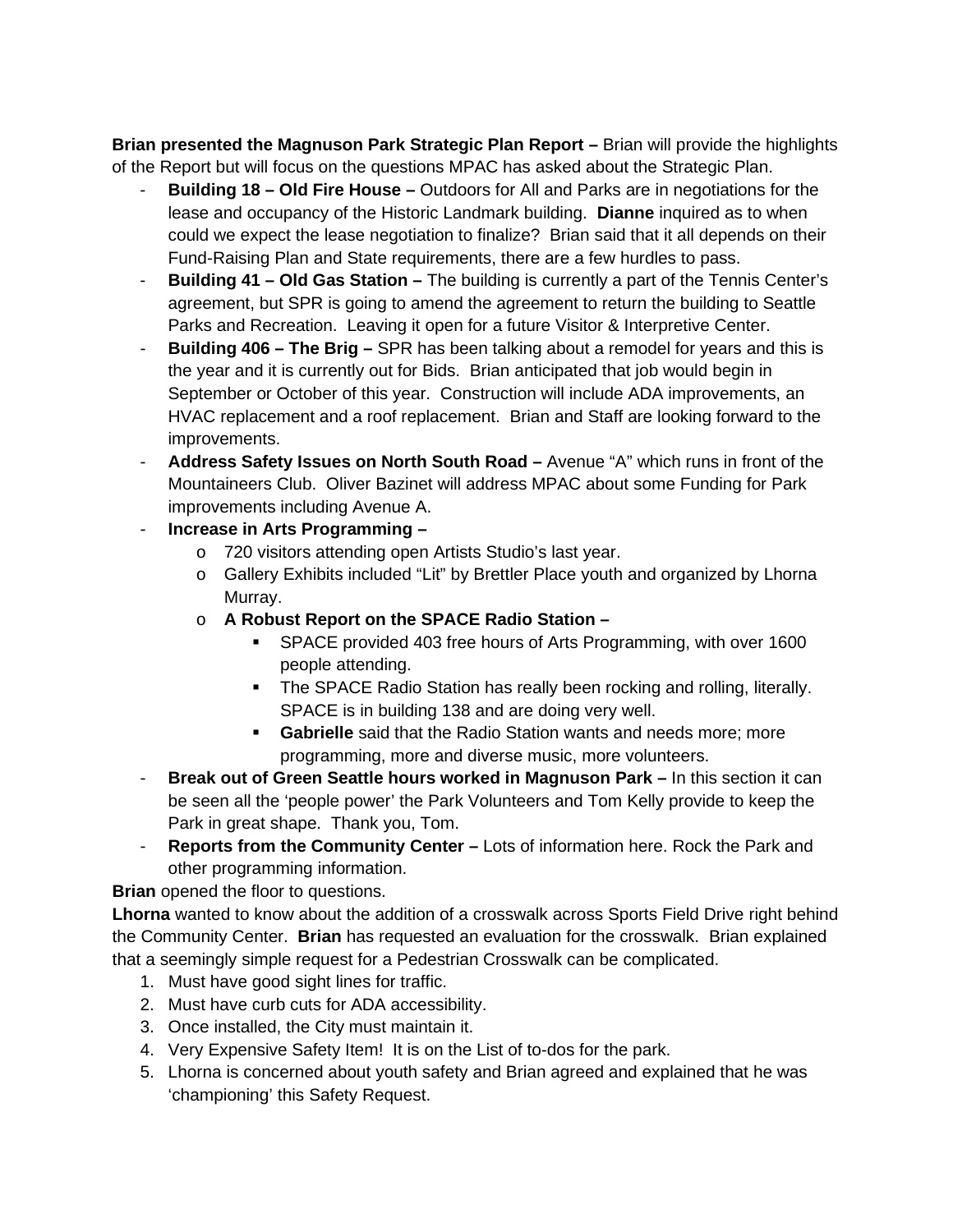**Dianne** requested an update of building 2. Brian said that the Center for Excellence, has responded to the RFP process for building 2. If you remember, this proposed tenant has the 4 businesses under one umbrella, and one is for Lacrosse. CES is currently doing some fundraising and assessing of their ability to finance the business in Magnuson Park. Brian said that while negotiations are at a higher level than him. Brian will let us know when there is something to report.

**Jan** had a question about the land, the shoreline erosion control. Her question was, "I assume there is not much planned other than to monitor gravel levels as it states?" Brian's response was yes, and he said he just submitted a work order this week for the shoreline erosion to be in the queue to be addressed. Seth and Brian were talking about how the shoreline erosion is a little more than they expected, in the gravel areas and shoreline. Llike around the boat launch. Jan's specific question was about the left-over concrete along the shoreline that some people think should be removed, but she is assuming they are part of the erosion control measures. Brian said that he doesn't know about the shoreline concrete and whether it is a part of the erosion control, but he said he would investigate that if Jan would like him to. Jan was just curious if there is or ever was a plan for the shoreline and even south of the boat launch area. Brian said they addressed some related issues of degraded concrete a few summers ago. **Jan** asked if the development of future Sports Fields is on hold? Brian responded it's not really on hold; we're just waiting for funding for the next phase. Brian went on to say that the Park has a Master Plan with 2 more phases to fulfill. He added that Oliver Bazinet, SPR Major Projects Planner, will be at next months (June) meeting, to provide updates to a few projects that touch upon the Master Plan Improvements, but no Sports Fields yet.

**Dianne** wanted to talk about signage. Dianne has been taking walks through the Park recently and one time she was stopped in the Parking Lot near the Dog Park and some people wanted to know how to get to the water and another time she was asked how to get to the wetlands. The Public is expressing dissatisfaction and sometimes frustration at the lack of Wayfinding signage in the Park. Can't something be done to serve the customers / patrons of the Park better? Brian responded with 'we can' if fact he is happy to inform us of some funding that has been added for the Circulation and Wayfinding Project.

Lhorna wanted to know how to get tickets to Kid-chella! "It's for the kids! I swear!" **Sandy** wanted us to refer to page 10 of the Strategic Plan, are these things in place and are these for the Resident youth, only? Brian responded that these are all from 2018, always reporting on what *has* happened. Lhorna said that last year it was 'Play for Pay' programming, and Brian confirmed it. Lhorna further explained that 'Rock the Park' programming is only for the Resident youth of the Park. This year the Community Center will integrate 6 kids from outside the Park. Brian said he was specifically thinking of 'Rock the Park' but didn't verbalize it. **Brian** had one more thing to share. Cheryl Frasier has announced that she will be retiring at the end of June. Cheryl gave Brian the green light to make the announcement. Good Luck Cheryl! Lhorna asked who was going to bump up to her position, Brian Judd? Dianne asked what is her position exactly? Brian said she is a Division Director; Magnuson Park is within a Division called "Enterprise and Partnership in Community" and Brian's position reports to Cheryl's position. She has held the position for 6 years and her position reports to the Superintendent of SPR. **Jesus Aguirre** has been appointed as the new Superintendent of Seattle Parks and Recreation by Mayor Durkin in early May.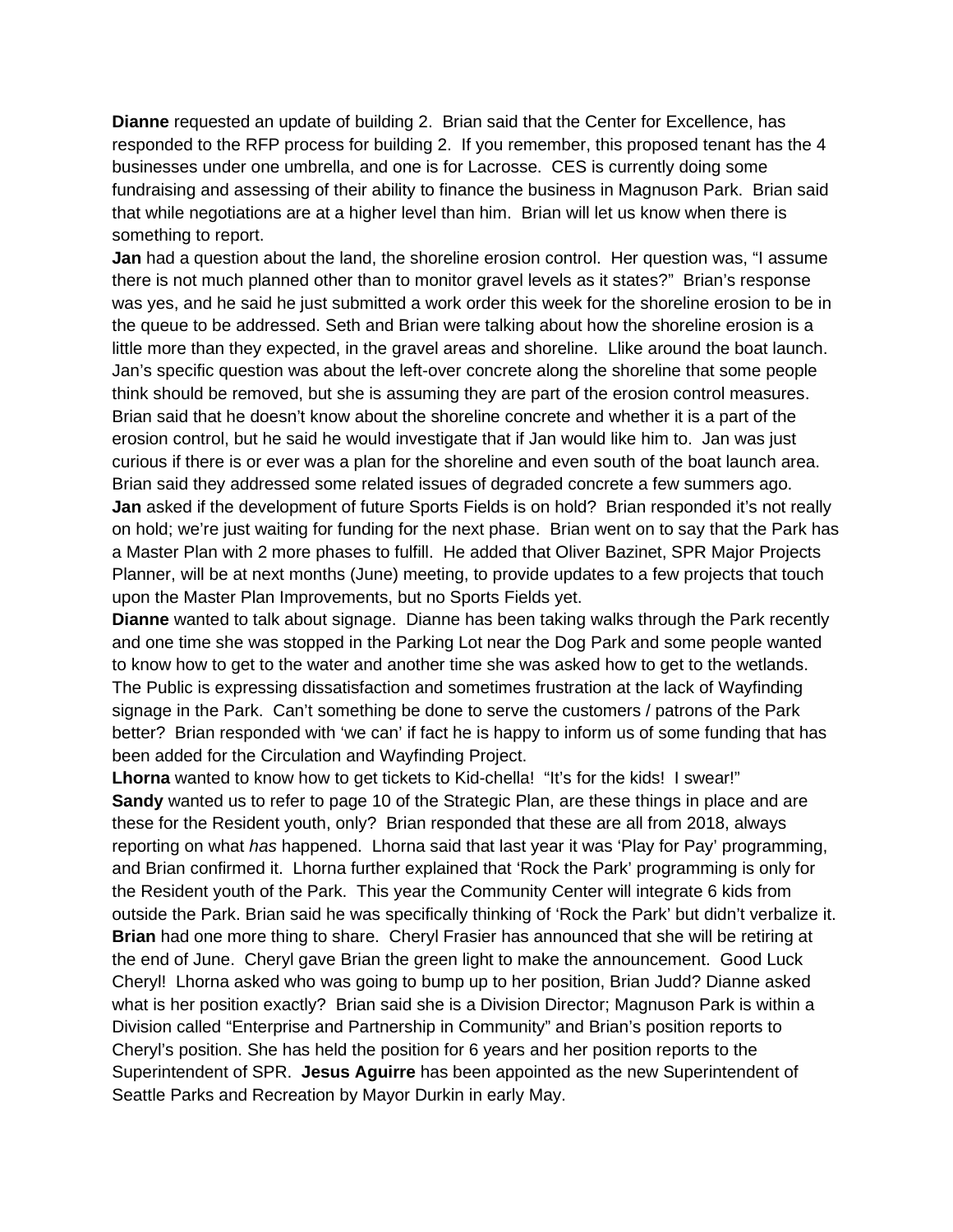Gabrielle said she would write a thank you letter to SDOT and Seattle City Light, for the 62<sup>nd</sup> and 63rd Ave NE lighting upgrades and tree trimming.

Gabrielle suggested we discuss budget priorities for the year, and she considers this year to be a small budget year while next year's Major Budget Cycle she considers as a big budget year. "Nevertheless", she said "you can advocate for things if you are interested in that. Our new Councilmember Pacheco is coming in June and typically asks if we have any budget priorities? Do we have Budget priorities? We've talked about budget priorities before, should we suggest our own budget that echo's Brian's Strategic Plan?"

**Mitch** suggested we might advocate for the street repairs created by the Metro Bus traffic on south 62<sup>nd</sup> Ave. Sandy suggested the heavy construction truck traffic could be contributing if not the source of the damage. Gabrielle pointed out that that was an SDOT owned road and probably not a direct add into the Parks Budget, but still something to advocate for. Gabrielle noted the road repairs on 62<sup>nd</sup> Ave NE as well as the crosswalk on Sports Field Drive, behind the Community Center. Gabrielle asked if anyone else would like to make a suggestion? **Sandy** thinks there should be speed control bumps across 63<sup>rd</sup> Ave NE. She said that the traffic revision pushing people to not use Ave A, but continue down NE 74<sup>th</sup> St to turn left onto 63<sup>rd</sup> Ave NE. Traffic runs fast and unabated all along the street that runs next to the Art Studio's. **Aaron**  wanted to remind everyone that the UW has warehousing down that street and relies on trucks, trucks and speed bumps usually mean damaged cargo. Aaron also had more to say about the rerouted traffic at the  $74<sup>th</sup>$  St. entrance that pushed large amounts of traffic down to  $63<sup>rd</sup>$  Ave NE to get to the Northern Park areas including the north shore. Gabrielle said that perhaps more discussion and exploration of other means to quiet traffic down on  $63<sup>rd</sup>$  Ave NE, is needed. Gabrielle was thinking of, at least to begin with, an unmanned speed display trailer. We can at least have real data to base our assumptions on. **Brian** wished to relate something humorous Officer Boys told him at the Tenants Meeting. Apparently, SPD finds that, especially some of our younger drivers, try to see how fast they can go in those speed monitored areas, and they are all recorded! But Brian also thinks that using that might be inflammatory. **Tom** suggested the problem be addressed by an authority of traffic calming engineering. **Dianne** said that she and Mitch are working in building 138 south, and she says she uses the Dental Building's passenger drop off. Someone said, illegally? **Mitch** spoke up in support of the Parks department & SDOT in reducing congestion and traffic abuse at the 74<sup>th</sup> St. gate. Gabrielle suggested a long-term plan. MPAC members were unclear as to what signage was in place and what signage is temporary, **Brian** focused everyone by saying that is the purview of SDOT and not the Park. **Lhorna** spoke up for Safety, traffic, pedestrian and especially children's safety. **Dianne** spoke up for Wayfinding Signage as a budget priority. **Brian** and **Gabrielle**  both spoke up about conducting a study of the traffic calming issues needed. Brian suggested keeping the traffic calming options on the list and discussing them with Oliver Bazinet in June. Signage is expensive for Parks especially with the Historic Landmarks requirements. With building 9 (Mercy Magnuson Place) coming online, it adds a whole new layer to the Parks' traffic circulation and wayfinding. The Park needs to have an extensive study, **Brian** suggested keeping the Circulation and Wayfinding on MPAC's list of priority Budget requests, continue to advocate for the improvements.

**Tom** said his item is landscape, vegetation and the Park Maintenance crew, that kind of thing. Really a lot of that is citywide, Tom supports funding for Green Seattle Partnership particularly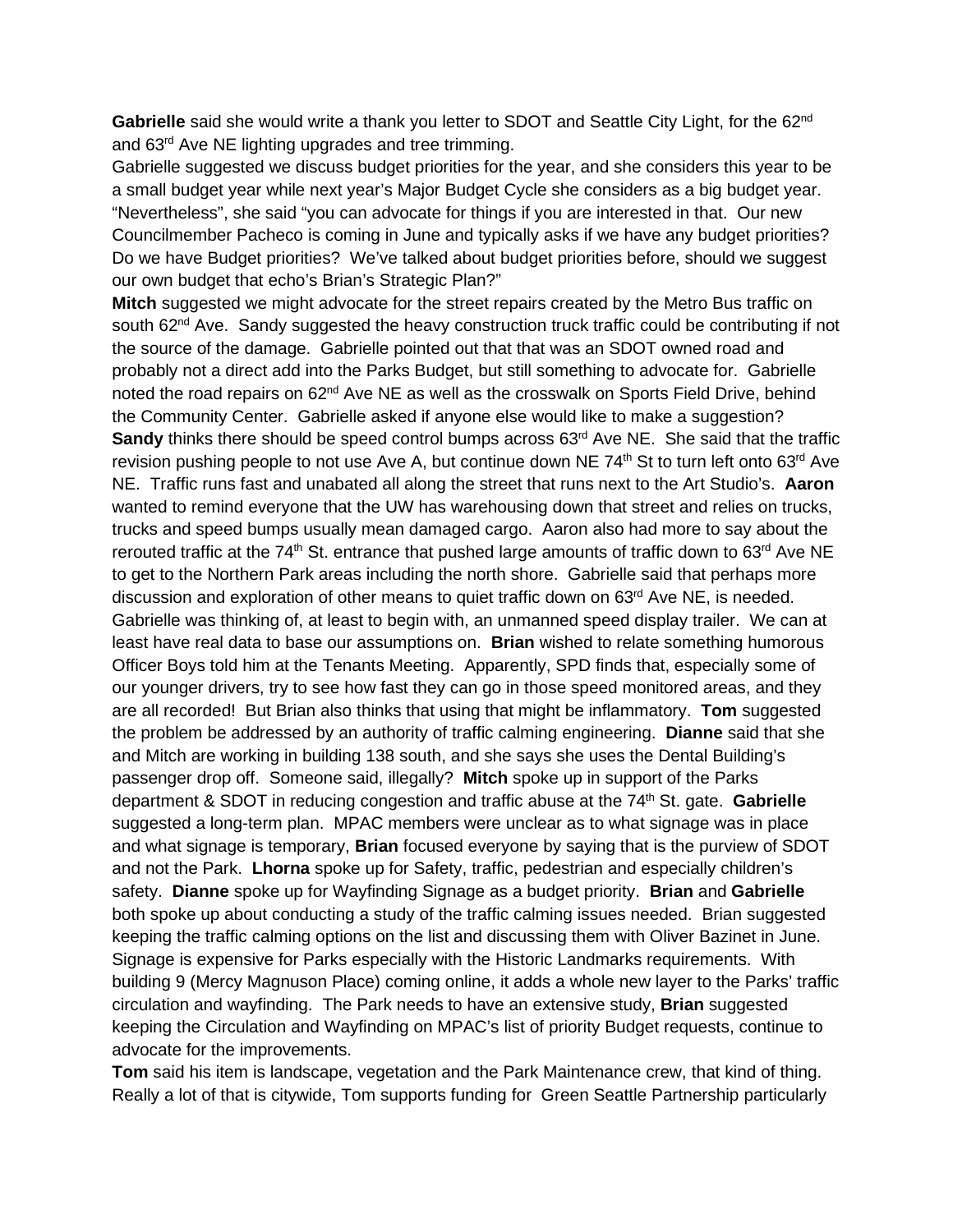for more materials and Park Stewards. We were talking earlier about the lack of Stewardship in the central park area. A few years ago, we had a full Park Crew attached to Magnuson Park, then it became split-up in northeast Seattle. For example, there are two Gardener positions originally servicing Magnuson Park. Now they are covering, not just Magnuson Park but all the way over to Northacres Park and even as far as Parks on the west side of Interstate 5. So, they are spread thin and need more help, too.

**Mitch** volunteered that as an avid walker of the park there is a lot of signage. But you can't see them because of obscure locations.

**Jan** talked about needing funding to study the water flow problem that has been observed for the last 2 summers, in the wetlands of the Park. Water levels in the ponds are erratic and sometimes extreme. Jan has emailed with Guy Michaelsen one of the landscape architects who designed it, he has emailed with Mike Shwindeller. Apparently, there is no funding to address the issue. **Aaron** asked Jan what specifically she was asking for, a study only wherein we could review it together and decide together? Or a full study and repair the problem when found? Are you asking for Beaver traps? Jan said no Beaver Traps, but yes to the in-depth study of the flow of water throughout the wetlands and ponds, it could be drainage issues it could be clogged or partially obstructed leveling drains. We don't know whether it is Beavers, but the study is necessary for clarity. **Tom** offered as to whether the issue is a problem or not. Tom continued that when the water level is high there is a trail that gets a little flooded, is that reason for concern? Jan replied that the wildlife is negatively impacted when the water levels drops too low. Sandy commented that at times the wetlands have become deserts. **Lhorna** commented that she wouldn't like to see the money that went into the system that made it into the wetlands, be for nothing. Jan replied that the water flow system through the wetlands and ponds are not operating or regulating as designed. **Mitch** asked where or if there was any 'make up' water, or water source? Jan said yes, there is constant water flow from Fisheries at USGS.

Gabrielle had a several transportation items, 62<sup>nd</sup> Ave street repairs, crosswalk across Sports Field drive, issues with 63<sup>rd</sup> with traffic calming alternatives. Signage circulation and wayfinding master plan (study). **Tom** talked about adding employees to the Park Crew as they are spread too thin. **Gabrielle** asked Tom if he gets funding from Green Seattle Partnership? **Tom** said yes, the budget is through the City. Gabrielle may ask for more details from each champion. Jan has asked for funds to determine water/ drainage flow problems in the wetlands and ponds. The final piece for the budget planning is the Community Center upgrade. Do we need to advocate for additional Park security, Gabrielle asked? She knows that last summer the Park added some Security Patrols for the safety of the Park, patrons and the residents. **Brian** is undecided currently as he isn't sure if there is room in the budget this year. **Lhorna** reminded us that the Parks' Resident population will increase by close to 400 people this summer. Will the City add more officers to the North Precinct? **Lhorna** asked if the addition of police officers would equate to more patrols of the Park? **Brian** said that Officer Boys has a request in for *Emphasis Patrols* on peak evenings, the request has been submitted. **Lhorna** thought that overall there should be more patrols, by the plans we have heard today. **Gabrielle** summarized that we did not seem to need to advocate for more security this year but would revisit the subject of Park Security in next year's budget. **Tom** had something about off leash enforcement, probably never going to be a solution for that, but if we could advocate for the